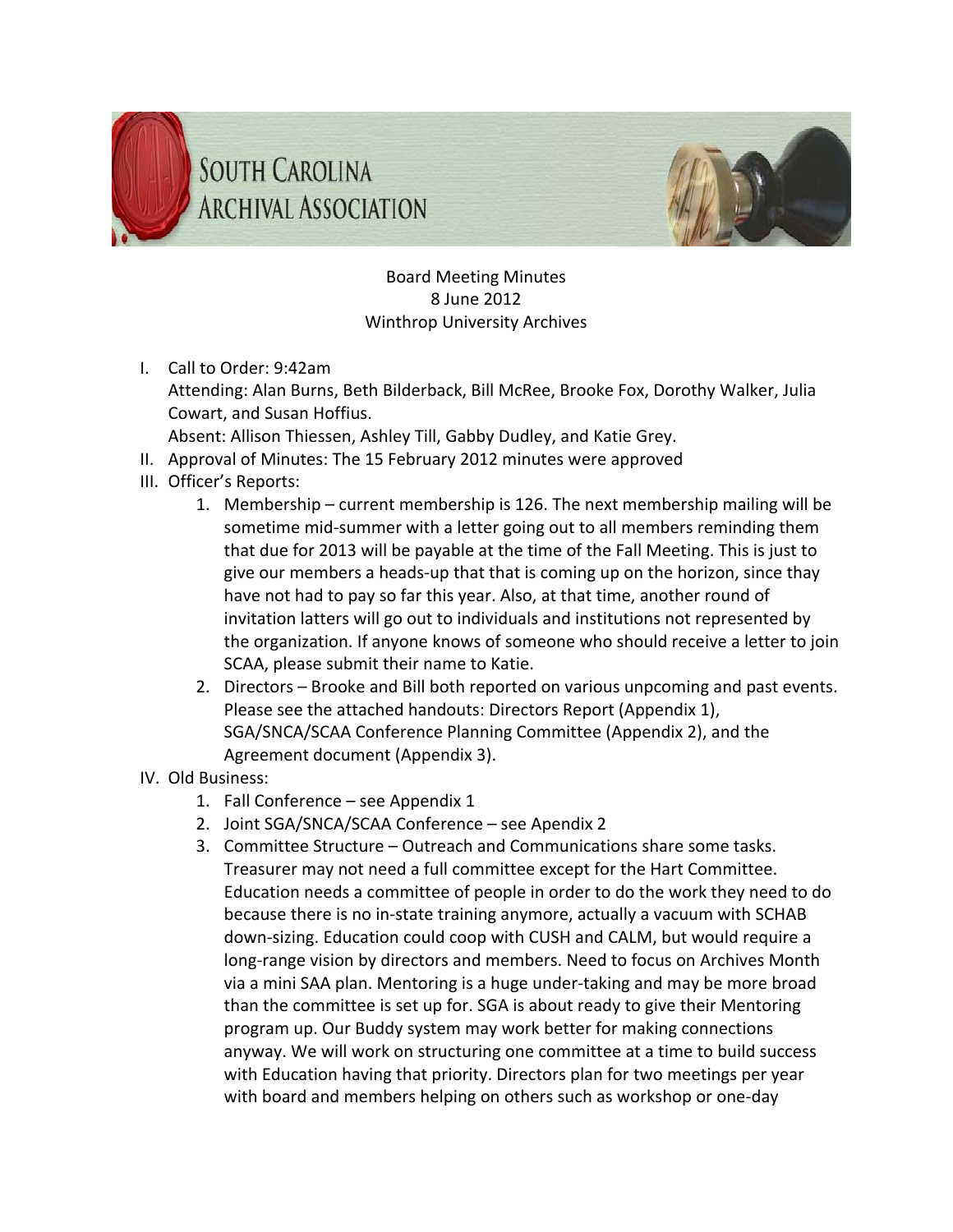training/education events. We will work closely with PALMCOP but will not overlap with what they already do.

- V. New Business:
	- 1. Appointment/Recruitment of new officers
		- A. Webmaster potentially Heather Gilbert at CofC
		- B. Student Liaison potentially John Zelenka at USC
		- C. Hart Committee could recall old committee members (Elizabeth W, Grace C, and Mike K) or call people as needed or have board members do it
		- D. Fall Elections Ashley heads Nomination Committee with  $1<sup>st</sup>$  Year Director, Treasurer, Membership, President‐elect slots open.
	- 2. Newsletter Julia is on-board now having transitioned smoothly with Heather. Last issue was May  $1^{st}$ . Publish open and close dates for Fall Meeting registration as August (after SAA) and October.
	- 3. Summit meeting of state and regional archival associations at SAA meeting in August – Dorothy will attend and any other SCAA members attending SAA can attend as well. She will present our strengths and concerns. There is no formal agenda for the meeting yet but Outreach/Education is a good question to start with and get SAA support.

## **Action Items:**

Brooke & Bill

- Contact John Zelenka about publicizing poster sessions for fall meeting
- Contact Jennifer Marshall about possibility of group of students being sponsored like last year
- Continue working on lining up additional speakers
- Check into possibility of vendor sponsorship
- Registration/catering finalizing, etc.
- Looking into venue for fall 2013 tri‐state meeting in Greenville area

Dorothy

- Contact John Zelenka about him (or a designate) becoming Student Liaison (ex-officio SCAA Board member)
- Work on putting together standing committee to oversee educational efforts/long-range planning for SCAA's basic archival education, etc.—will contact PALMCOP, Heather South, etc. This committee is designed to focus on long-range planning to take some of the load off of the Directors, but will work closely with them.
- Touch base with Ashley about filling out election slate for the fall
- Line up date for fall Board meeting (September)
- Publicizing Hart awards and making progress toward filling out a committee to screen applicants

Susan

- Will work on Archives Month promotions
- Will check with Heather at C of C as a possible recruit for webmaster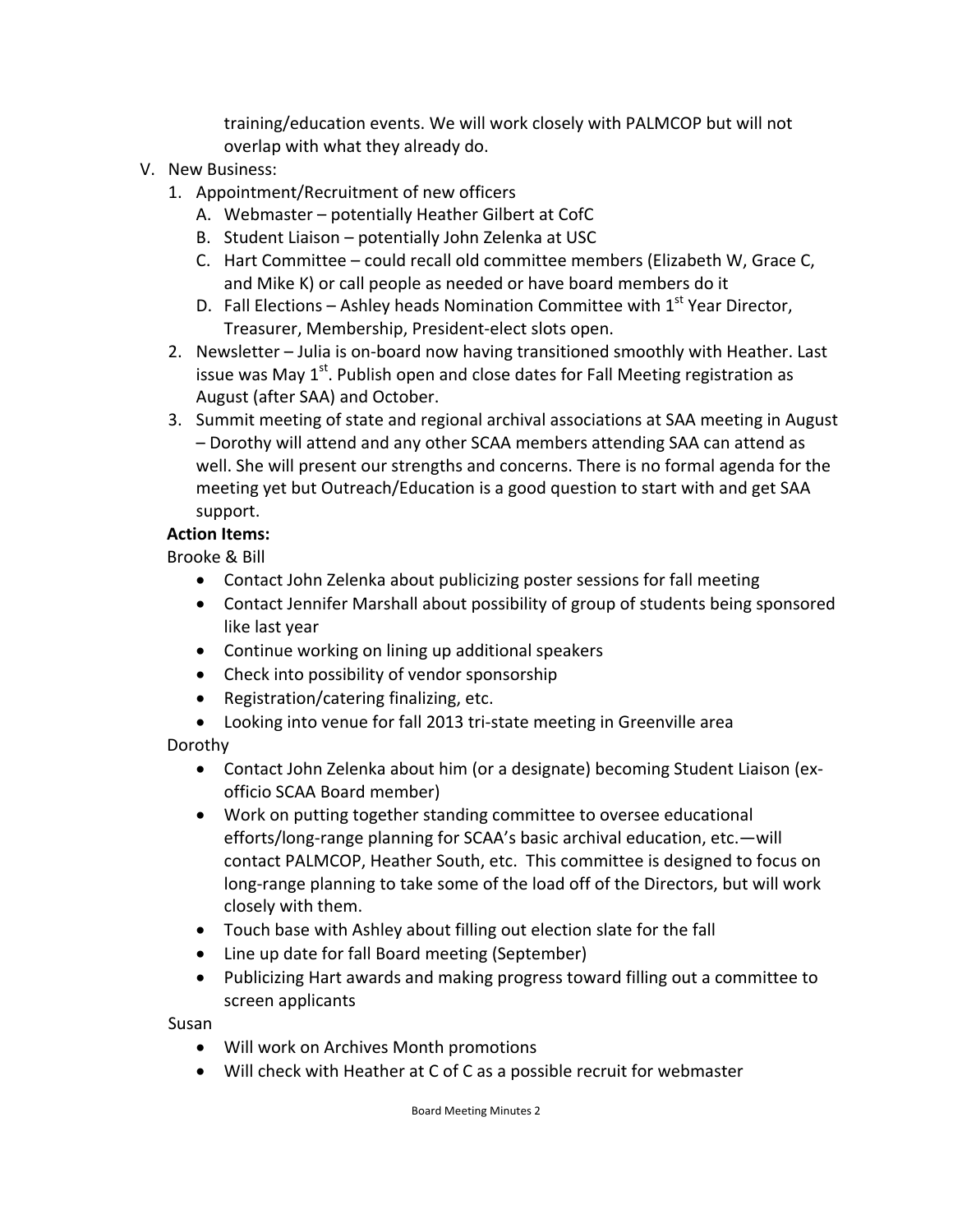Beth

- Awards Committee (awards presented at fall meeting)
- VI. Date for next Board Meeting: sometime in September
- VII. Adjournment: 11:20am

## Appendix 1

Directors Report February – May 2012 Spring 2012 Workshop

- Tewnty-eight participants
- Income (Registration)
- Expenses (catering, SCDAH rental fee, SAA webinar, Photocopies)

## Fall 2012 Conference

- Date: Thursday, 4 October 1012
- Location: Hollings Special Collections
- Time: 10:00am to 4:00pm, with registartion at 9:30am
- Theme: SAA's Beyond Borders/Diversity envisioning new opportunities beyond our institutions and specializations; expanding our perceptions of history, culture, memory, and recordkeeping to arrive at a more inclusive and holistic view of the great work of archives.
- Possible Title: Thinking Outside the Archival Box: expanding our Reach to Underserved and Underrepresented Groups
- Catering: On the University Catering schedule for October  $4<sup>th</sup>$
- Speakers Confirmed: meeting time 10:00am to 3:00pm
	- o Brent Bergin, USC‐Lancaster
	- o Ashley Till, SC State
	- o Chris Judge, USC‐Lancaster Keynote/luncheon speaker
	- o Jeannie Weingarth, Ph.D. scholar discuss her experiences using a variety of archives across the country.
- Registration fees: 9:30am registration
	- o \$35 members
	- o \$50 non‐members
- Honorarium for keynote speaker no
- Pay for speaker's registration  $-$  yes
- Vendors yes (gaylord)
- Poster Session John Zelenka
- $\bullet$  Buddies yes, at student rate

SGA/SNCA/SCAA Joint Annual Meeting, Fall 2013

- Conference call with SGA and SNCA representatives 21 March 2012
- Minutes attached (Apendix 2)

Respectfully submitted, Brooke Fox and Bill McRee, SCAA Directors, 2012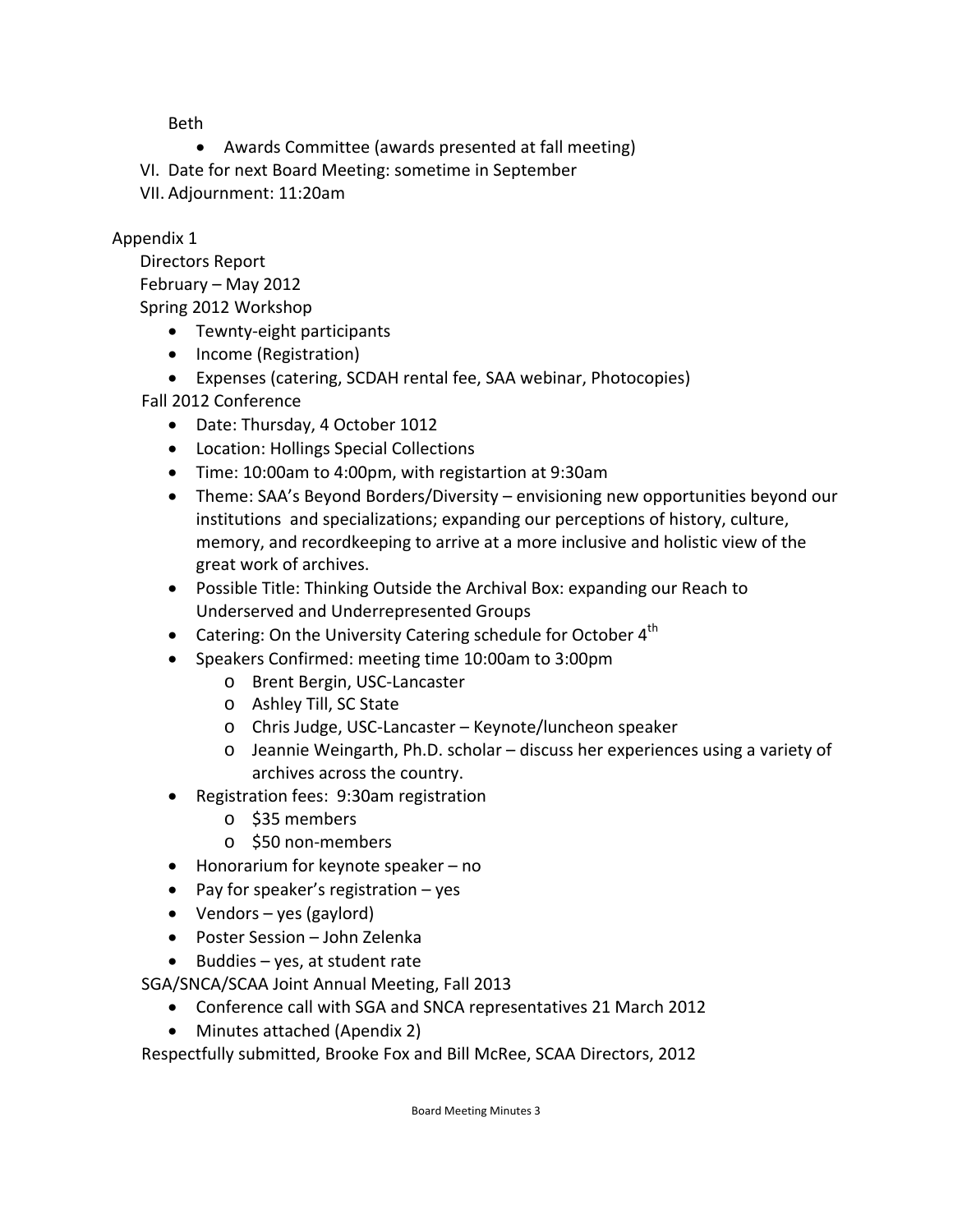Apendix 2

Agenda

SGA/SNCA/SCAA 2013 Conference Planning Committee

21 March 2012

Members Present: Brooke Fox (SCAA), Cat McDowell (SNCA), Bill McRee (SCAA), Jennifer Motzsko (SNCA), Lynette Stoudt (SGA), and Renna Tuten (SGA).

- 1. Introductions
- 2. Duscussion Is this tri‐state conference doable?

All agreed that a tri‐state conference is a good idea. The idea has been floated around each board and received positive feedback. Concerns include cost and location. SGA and SNCA only charge enough to break even.

SNCA is for holding this tri‐state meeting. Its board has been working on changing the constitution in order to make meeting times and locations variable. They will be voting on the changes at their upcoming annual meeting.

SGA is also excited about this meeting. However, SGA's administrative calendar is based on a fall annual meeting and informal discussions with board members indicate it is only doable if the meeting takes place in the fall.

SCAA's board is supportive of this conference. They are aware of differing meeting schedules for SGA and SNCA. SCAA meets twice each year so the time of year isn't an obstacle.

- 3. Logistics general brain‐storming regarding:
	- a. SGA/SNCA/SCCA agreement regarding costs and income SNCA‐SCAA's joint meeting in April 2011 was much more casual, had a lower budget, and split income by percentage of attendees from each organization. SGA‐SCAA's joint meeting in October 2010 borrowed a template from a West Coast meeting. It is a straight‐forward agreement. Both societies split income/expenses according to the number of attendees from each organization. All three organizations have used the same agreement form in the past. All want a straight‐forward agreement. The goal is to make the conference as affordable as possible, while breaking even. Each organization will complie statistics on what it spent on conference facilities in the past year or two. This information will be used in planning for a ball park facility budget. SNCA charges \$35 for annual meeting registration, SGA charges \$95, and SCAA charges \$35 for members and \$50 for non‐members. It was siggested we should charge more than \$75 for registration for the tri-state meeting. We estimate between 200-250 attendees from all three organizations (roughly 80-100 SNCA, 60-80 SGA, and 40-50 SCAA)  $\omega$  \$75 each = \$15,000‐\$18,750 budget.
	- b. Possible locations Greenville/Spartanburg/Clemson areas seem to be the most central for all organizations. Athens and Ashville were also mentioned. All parties agreed that we should look into costs for using college, university, and community college facilities in the areas listed above.
	- c. Possible dates and length of meeting (2‐3 days?) All agreed October will be our target month and we'll look at the last week in September and first week in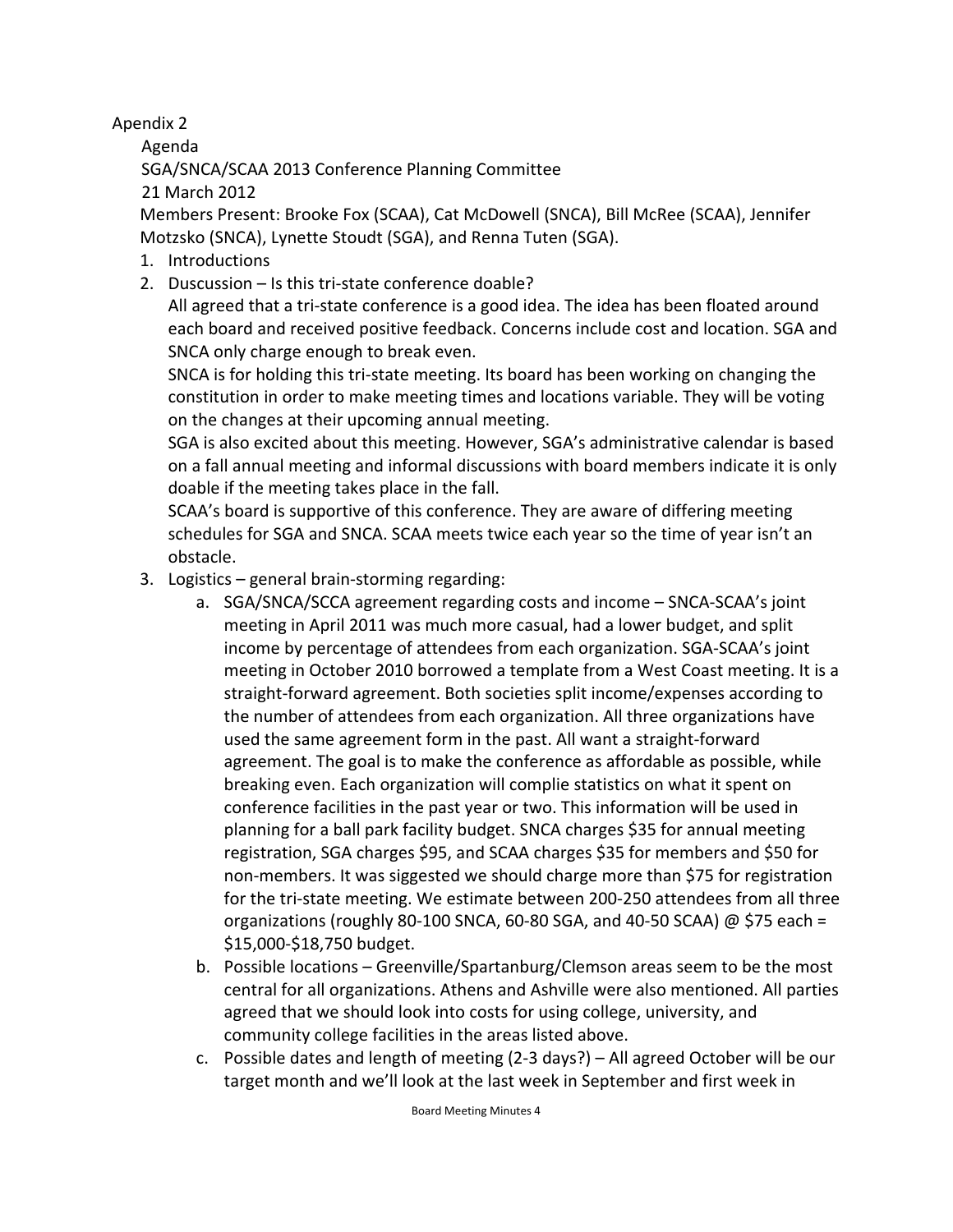November if needed. Selection of date will be based on factors such as hotel and conference hall availability and costs. All parties agreed a 2‐day meeting makes the most sense. We also discussed the possibility of a couple of pre‐conference workshops (possibly one planned by each organization).

- d. Conference themes Discussion tabled until further along in the planning process.
- 4. Next Steps:
	- a. Lynette will forward a draft agreement for discussion. Brooke, Bill, and Renna will investigate potential conference locations in South carolina and Athens, Georgia. All agreed to collect and share data on how much each organization spent on past meetings. We all agreed to discuss break down of income or spending first within this group before presenting to our respective boards. All three organizations will gain approval by August 2012 to move forward with local arrangements and program planning.
- 5. Schedule Next Meeting:
	- a. All agreed to keep in touch via email. Another conference call will take place when needed.

## Apendix 3

Agreement between the Society of Goergia Archivists (SGA) and the Society of North Carolina Archivists (SNCA) and the South Carolina Archival Assocation (SCAA) to hold a joint annual meeting in [place], [dates].

In the interest of professional collaboration, SGA, SNCA, and SCAA hereby agree to hold a Joint Annual Meeting in 2013 with these stipulations:

- 1. That the Joint Annual Meeting will take place [date] at the [meeting venue, place].
- 2. That [lead/host organization] will serve as 'host' organization, agreeing to make initial outlay for local arrangements expenses. These funds will be repaid out of conference proceeds.
- 3. That [committee person name] shall be authorized to sign contratcs with the annual meeting venue and other vendors for the 2013 Joint Annual Meeting on behalf of the participating organizations, and that no contratcs of \$1,000 or more will be signed without the approval of the President of each participating organization. Neither [committee person name] nor any other members of the Local Arrangements Committee or Program Committee assume any personal liability for commitments made on behalf of the Joint Annual Meeting.
- 4. That, if required, the [lead/host organization] will submit a credit application to the site hotal to enable the Joint Annaul Meeting to obtain direct billing privileges rather than be required to make full advance payment.
- 5. That if the annual meeting venue does not approve direct billing 9based on a credit evaluation) each participating organization will contribute to making both the initial site deposit and the final payment no later than one week before the deadline for each payment. Contributions will be set in proportion to the membership size of each organization, and will be repaid from the proceeds of the Joint Annual Meeting